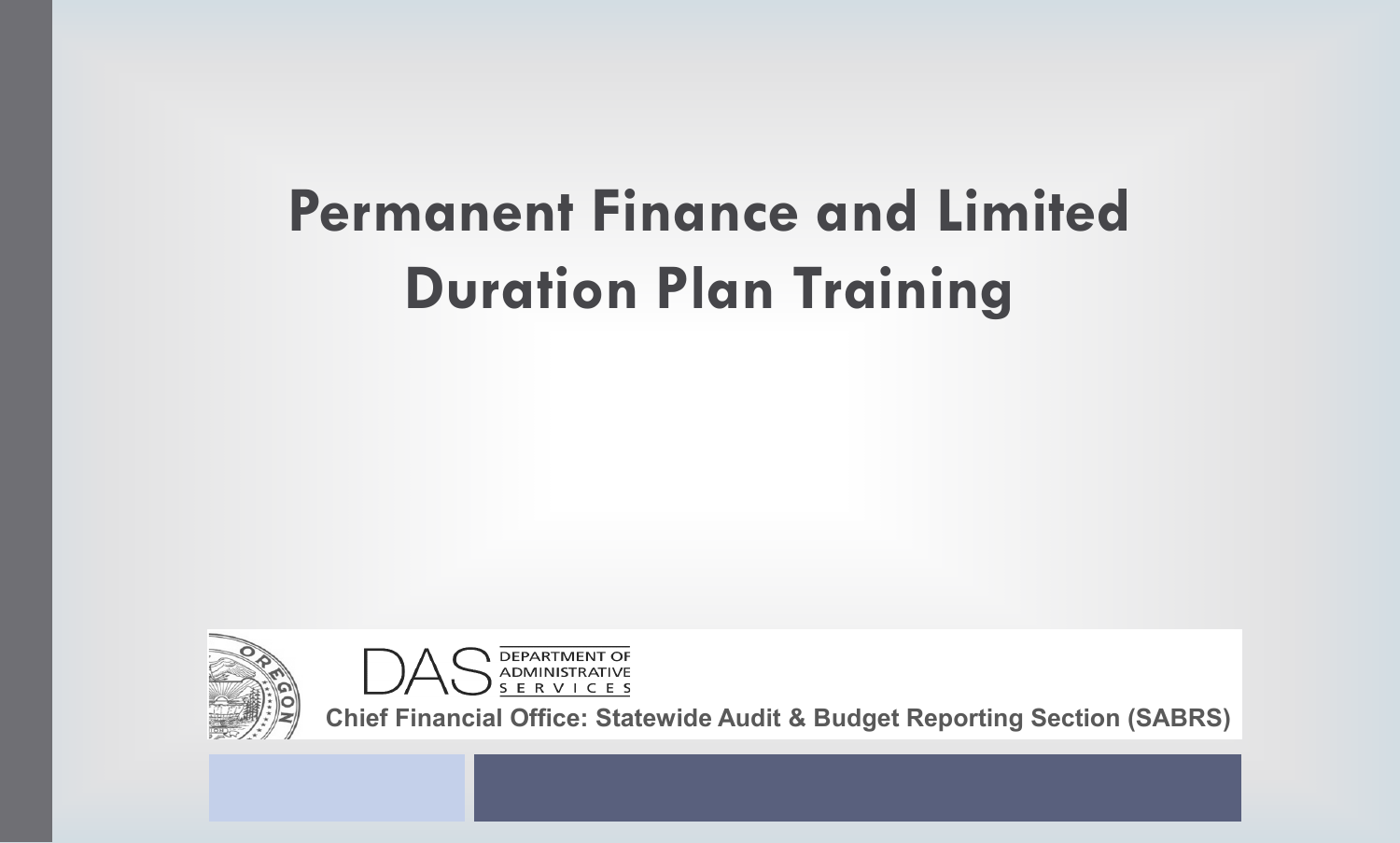## **PRESENTATION OVERVIEW**

#### **Topics:**

- [Permanent Finance Plan Background Information](#page-2-0)
- **Q** [Types of Position Actions on Plans](#page-5-0)
- **Q** Preparing Permanent Financing Requests
- **Q** Supporting Documentation
- **Q** Submission of Plan Packets
- **Q** [Limited Duration Plans](#page-11-0)
- **Q [Common Financing Plan Issues and Questions](#page-13-0)**
- **[Examples of common financing forms](#page-7-0)**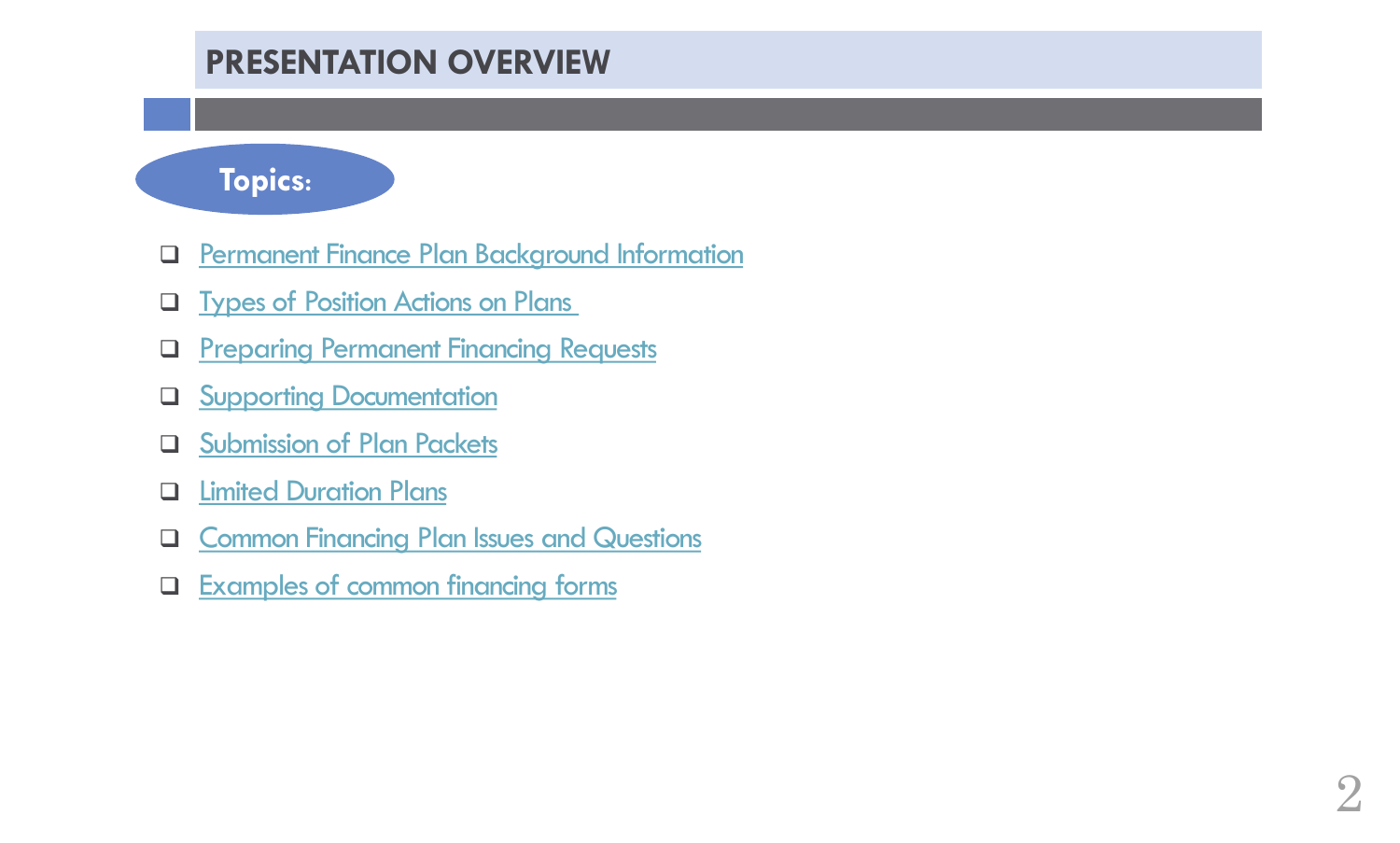<span id="page-2-0"></span>The Permanent Finance Plan (PFP) process is available for all State agencies, boards and commissions to administratively perform position actions in the Oregon Position Information Control System (ORPICS) during the two year Budget Execution timeframe. These actions use the permanent financing (budget) of current positions within the agency to perform any of a number of actions on new or existing positions within the same agency.

The PFP process is driven by State of Oregon chapter law, specifically Oregon Revised Statute (ORS) 291.71, section three, which states the following:

3)(a) The Oregon Department of Administrative Services may approve the reallocation of positions or the establishment of new positions not specifically provided for in the budget of the affected state agency if it finds that the proposed change:

(A)Can be financed by the state agency within the limits of its biennial budget and legislatively approved program;

(B)Will not produce future budgetary increases; and

(C)Conforms to legislatively approved salary policies.

(b)Proposed changes not meeting the requirements of paragraph (a) of this subsection shall be presented to the legislative review agency.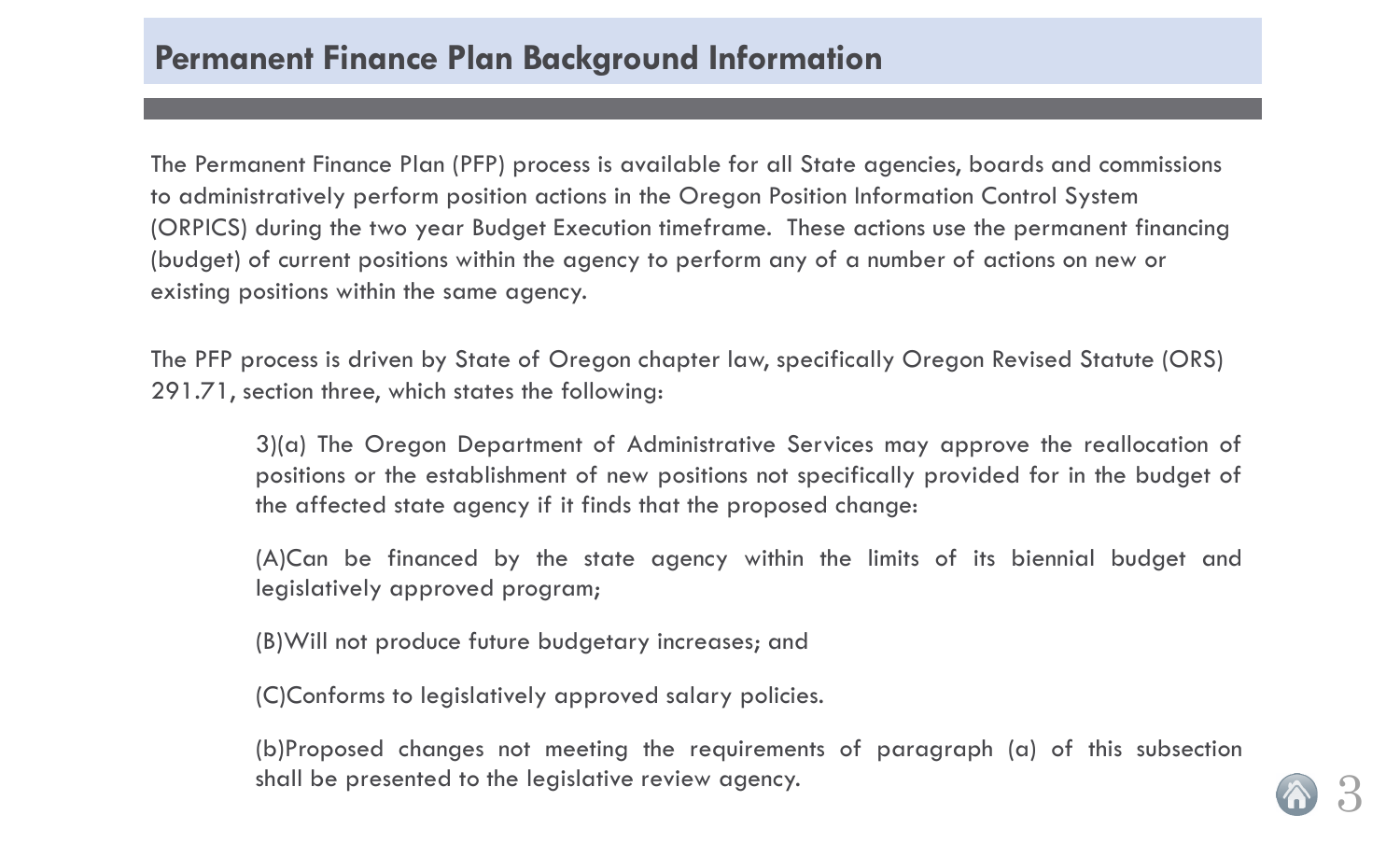PFP's require a focus on Human Resources and Budgetary impacts related to requested position actions. Agencies with Human Resources and Budget divisions should ensure both are aware and approve of all plan requests. Failure to do so can result in potential problems within the HR and Budget systems as it relates to employees and positions.

A checklist provided on the SABRS website must be used when submitting PFP position action requests during Budget Execution. A sample of the checklist is included on slide 11.

When ORPICS Freezes in April of even numbered years a new Budget Preparation (BP) file is created within the system. All position actions requested on PFP's submitted after the BP file has been created should be tracked, by position number, for any impact to the BP file. This tracking must be performed to ensure that actions performed on a PFP in the Budget Execution file, such as abolishing a position, are not impacting the same position that is being used in an Essential or Policy package in the Budget Preparation file.

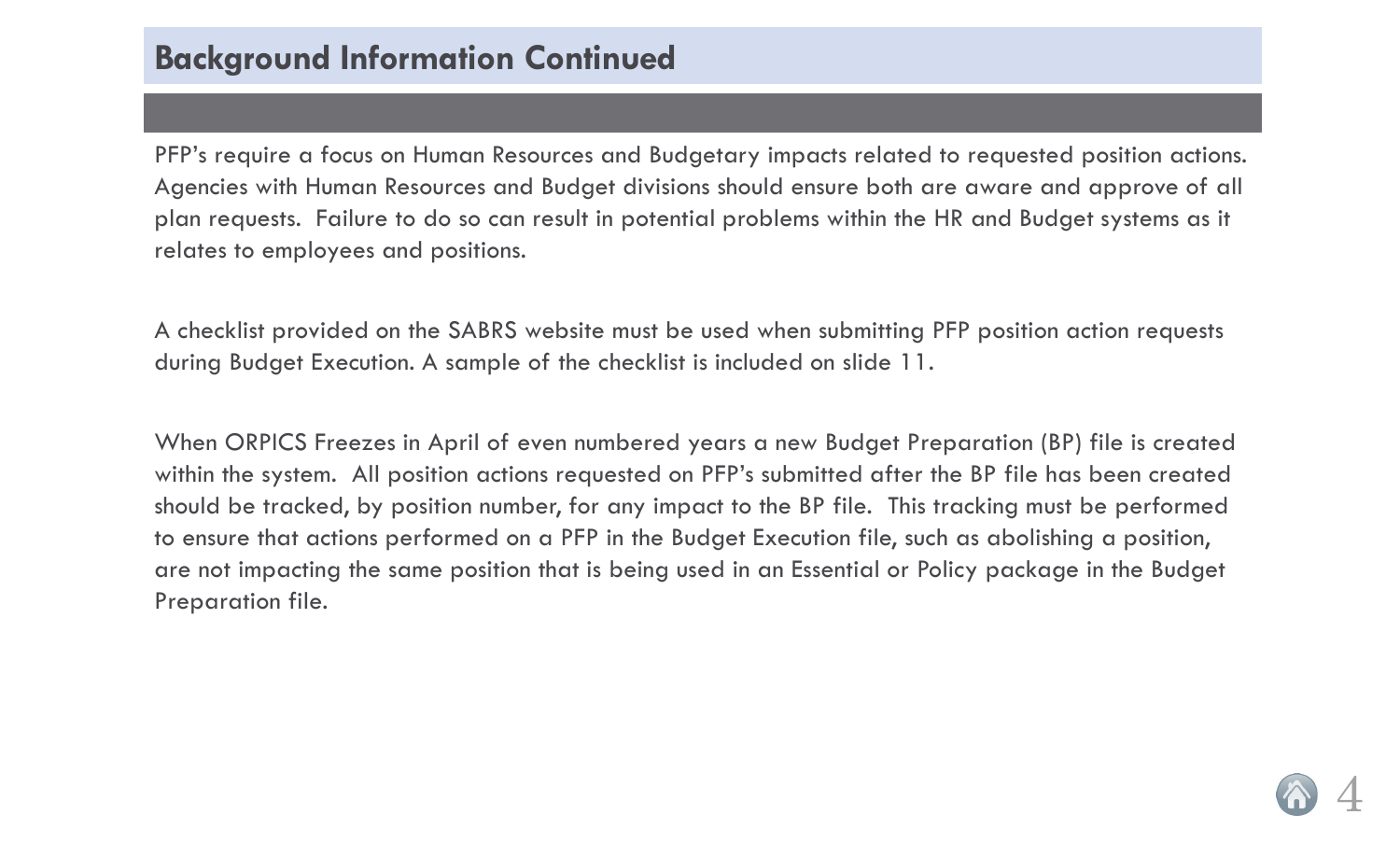#### **Permanent Financing Plan and Limited Duration Plan Checklist**

#### PERMANENT FINANCE PLAN and LIMITED DURATION PLAN REQUEST TRANSMITTAL CHECKLIST

(use as first page in packet)

| AGENCY NAME: | <b>AGENCY NUMBER:</b> |  |
|--------------|-----------------------|--|
| SABR COORD:  | PHONE NUMBER:         |  |
| DATE:        |                       |  |

#### Please check the boxes below indicating required processes and documents are included with this Permanent/Limited Duration Finance Plan request.

(During budget preparation periods, agencies should be mindful of using vacant positions on PFPs. Work with your BAM and LFO Analysts regarding a vacant position's status during budget prep prior to inclusion on a PFP.)

#### $\Box$  Cover memo supporting the plan that addresses the following elements:

- o Problem definition (what has changed since the Legislatively Adopted Budget was approved?)
- o Alternatives considered, such as reducing duties, working out of class, etc.
- o Proposed solution
- o Expected outcomes
- o How does this action fit with the agency's long-range, strategic staffing plan?
- $\circ$  Are the positions proposed for demotion, elimination/abolishment, or reduction in months, vacant? (please provide explanation)
- o Are the positions being abolished vacant and if not vacant, please provide explanation.
- o What will the agency do if this permanent finance plan is not approved?

#### $\Box$  Finance Plan

- $\Box$  Position Classification Review(s) (only needed on reclassifications, establishments and abolishment's)
- $\Box$  Organization Chart
- $\Box$  DAS CHRO's Classification & Compensation Unit's authorization/ review memo (only needed on reclassifications, establishments and abolishment's)

5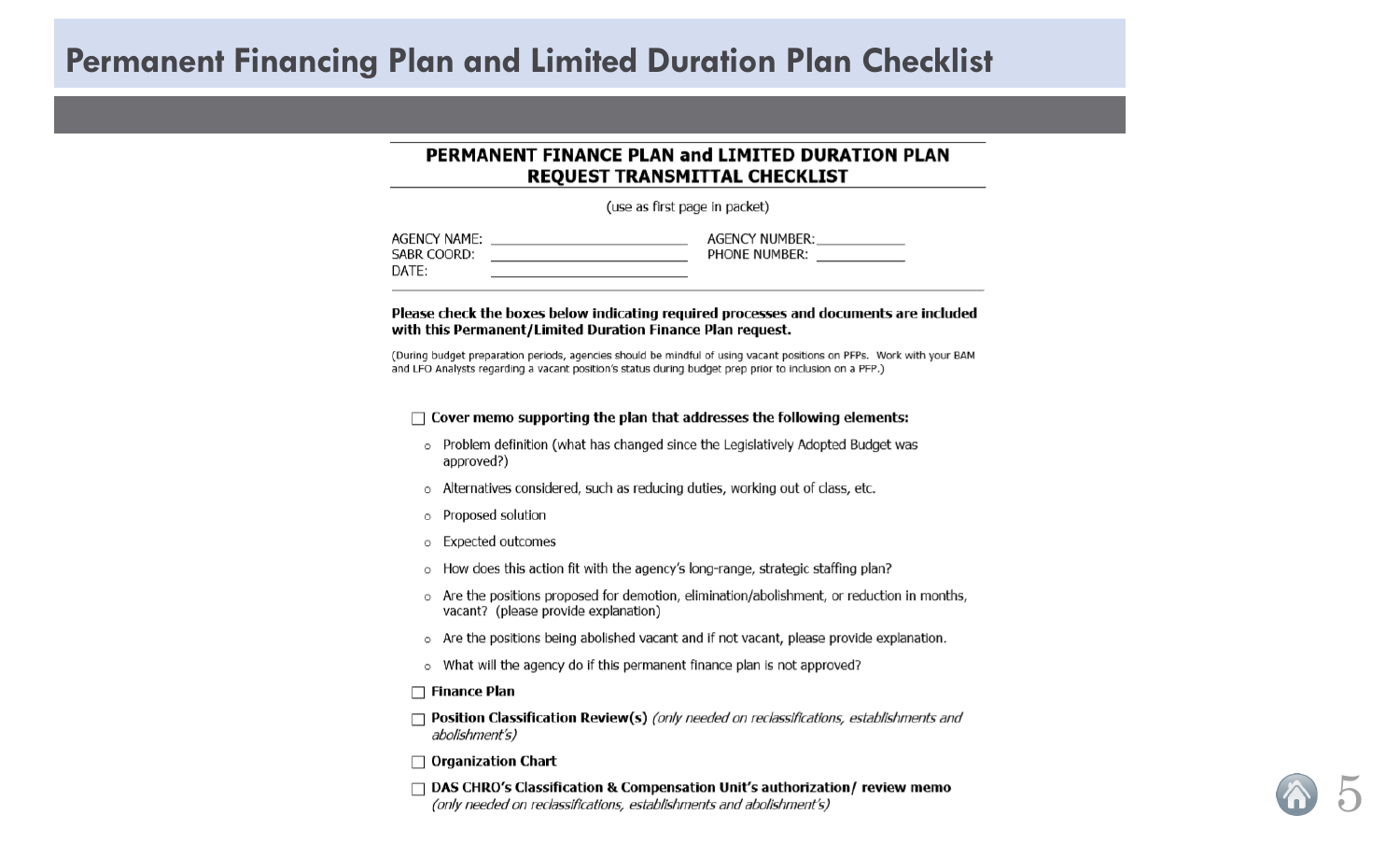### <span id="page-5-0"></span>**Types of Position Actions on Plans**

- **Position Reclassifications**  Positions can be reclassified upward, downward. The positions must be priced using the top step of each classification. It is important to ensure the most current compensation plan step rates are being used. Compensation plans change throughout the biennium primarily as a result of Cost of Living Adjustments applied to salary steps. If unsure about whether or not a plan is current send an e-mail to SABRS at [ORBITS.Help@oregon.gov](mailto:ORBITS.Help@oregon.gov) with any questions.
- **Position Type / Months Budgeted**  A position type can be modified such as going from a Permanent Part-Time (PP) to a Seasonal Full-Time (SF). These types of adjustments are primarily driven by a change in the amount of months a position is budgeted for.
- **Changes in Representation Codes –** Positions can be reclassified by representation codes such as changing from Management Service to Represented. Not all changes of this type result in cost impacts. Some include changes where the step amounts between the two are identical, another example of an equal reclassification.
- **Position Establishments**
- **Position Abolishments**

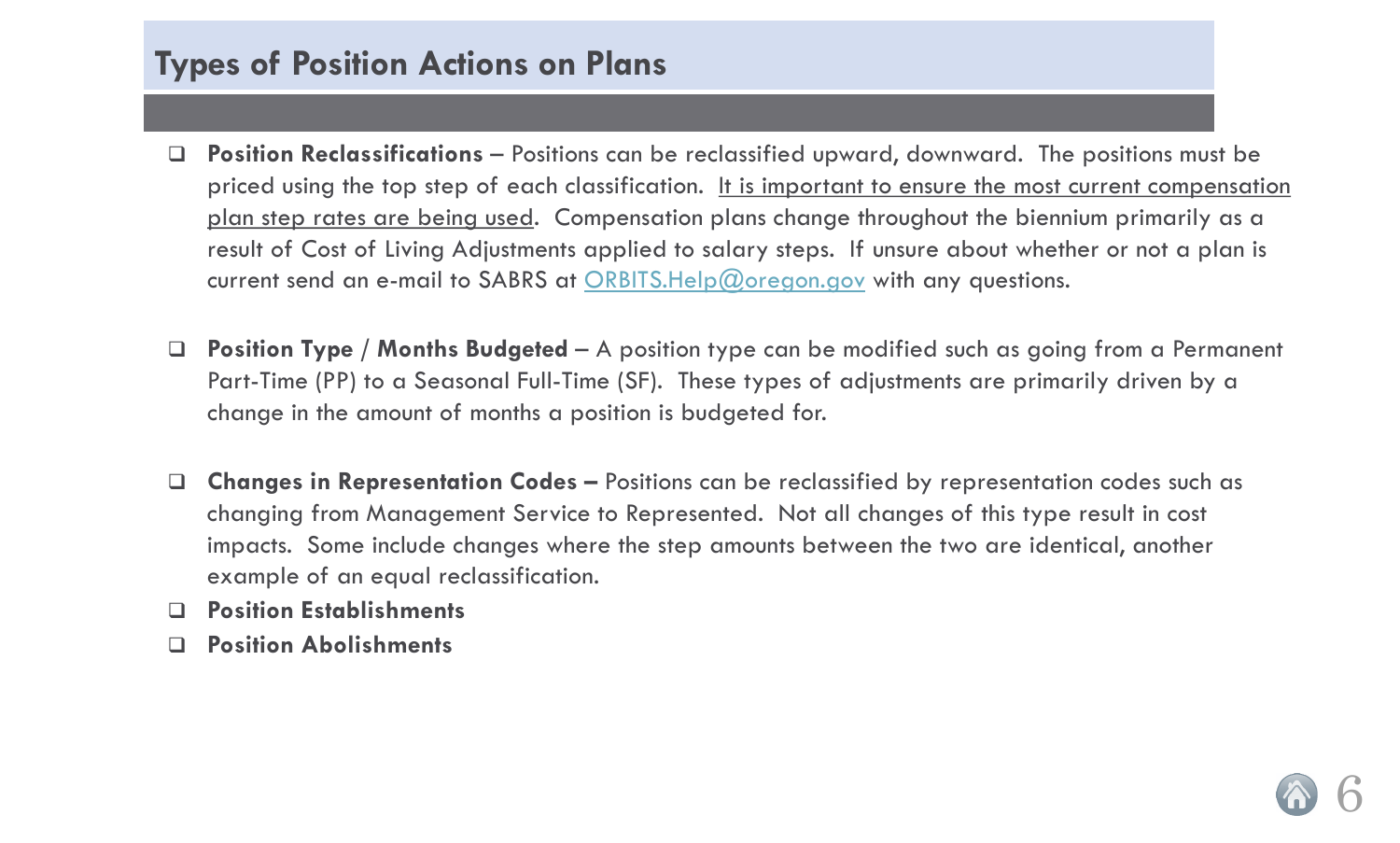#### <span id="page-6-0"></span>**Preparing Permanent Financing Requests**

- The PFP form is an Excel worksheet containing two main sections: Request and Financing. The total calculated cost of the Request section must be equal to or less than the total calculated savings of the Financing section. Plans that do not meet this requirement will be returned to the agency.
	- Requests are typically changes that either establish new positions or enhance current positions including, but not limited to, upward reclassifications, increased months/FTE and more.
	- **Financing actions are typically changes that either abolish or diminish a current position which** includes, but are not limited to, downward reclassification, decreased months/FTE and more.
- The agency Human Resources and Budget units should work in coordination to fill out the PFP form ensuring the following requirements are met:
	- **Positions are priced using top step amounts from the most current compensation plan**
	- **Position numbers are supplied for all positions included on the plans**
	- All Full-Time establishments are priced for 24 months regardless of time period of the biennium the request is made. Part-Time and Seasonal positions can be budgeted for less than 24 months.
	- Ensure classification numbers and the classification titles match and are correct
	- **Ensure the desired representation code is used**
	- All vacant positions are properly marked with an "X" in the "X if Vacant" field
	- **•** Detail Cross Reference numbers are supplied for all position requests and financing actions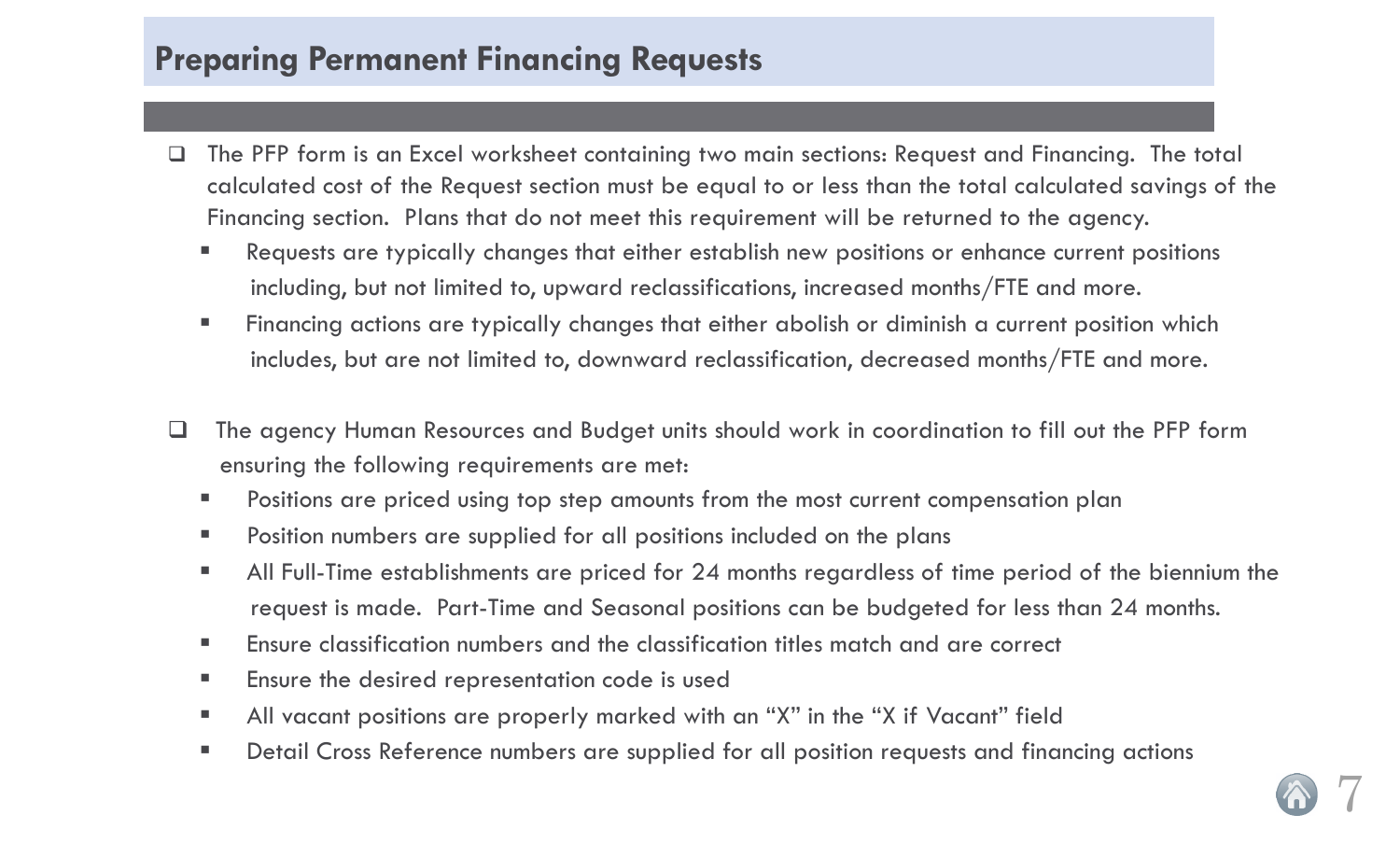# <span id="page-7-0"></span>**Permanent FinancingPlan Form**

| Permanent Financing Plan for           |         |                      |                                    |                      |                          |             | (Agency Name)                             |              |                            | <b>Agency Number:</b>        |                          |           |                          |           |                          |         |
|----------------------------------------|---------|----------------------|------------------------------------|----------------------|--------------------------|-------------|-------------------------------------------|--------------|----------------------------|------------------------------|--------------------------|-----------|--------------------------|-----------|--------------------------|---------|
| <b>SABR Coordinator:</b>               |         |                      |                                    |                      |                          |             |                                           |              | <b>DAS Budget Analyst:</b> |                              |                          |           |                          |           |                          |         |
| Phone:                                 |         |                      |                                    |                      |                          |             |                                           |              | <b>Agency Plan Number:</b> |                              |                          |           | (required)               |           |                          |         |
| Repr. Class No X if                    | Workday | <b>Authorization</b> | Position                           |                      |                          |             | Salary Top # of Biennial Detail Cross Rel | GF           |                            | OF                           |                          | <b>FF</b> |                          | LF        |                          | 2 Check |
| Action & Pay/Rg Opt:Vacant Class Title | ID      | <b>Number</b>        | <b>Number Type Range Step Mos.</b> |                      |                          | Cost        | [DCR]                                     | $\mathbf{z}$ | $\ddot{\phantom{1}}$       | $\mathbf{z}$<br>$\mathbf{r}$ |                          | z         | \$                       | $\pmb{z}$ | $\ddot{\phantom{1}}$     |         |
| <b>REQUEST SECTION:</b>                |         |                      |                                    |                      |                          |             |                                           |              |                            |                              |                          |           |                          |           |                          |         |
| Reclass 1                              |         |                      |                                    |                      |                          |             |                                           |              |                            |                              |                          |           |                          |           |                          |         |
| To                                     |         |                      |                                    |                      |                          | $\sim$      |                                           |              | $\sim$                     |                              | $\overline{a}$           |           | $\sim$                   |           | $\sim$                   | 0.00%   |
| From                                   |         |                      |                                    |                      |                          | $\sim$      |                                           |              | $\overline{\phantom{a}}$   |                              | $\overline{\phantom{a}}$ |           | $\sim$                   |           | $\sim$                   | 0.00%   |
|                                        |         |                      |                                    | <b>Total Cost</b>    | $\overline{\phantom{a}}$ | $\sim$      |                                           |              | $\sim$                     |                              | - -                      |           | $\sim$                   |           | $\overline{\phantom{a}}$ |         |
| <b>Increase Months</b>                 |         |                      |                                    |                      |                          |             |                                           |              |                            |                              |                          |           |                          |           |                          |         |
| To                                     |         |                      |                                    |                      |                          | $\sim$      |                                           |              | Car.                       |                              | $\sim$                   |           | $\sim$                   |           | $\sim$                   | 0.00%   |
| From                                   |         |                      |                                    |                      |                          | $\sim$      |                                           |              | $\sim$                     |                              | $\sim$                   |           | $\sim$                   |           | $\sim$                   | 0.00%   |
|                                        |         |                      |                                    | <b>Total Cost</b>    | $\sim$                   | $\sim$      |                                           |              | $\sim$                     |                              | $\overline{\phantom{a}}$ |           | $\sim$                   |           | $\sim$                   |         |
| <b>Establish</b>                       |         |                      |                                    |                      |                          | <b>COMP</b> |                                           |              | ×.                         |                              | - 41                     |           | $\sim$                   |           | CH.                      | 0.00%   |
|                                        |         |                      |                                    |                      |                          |             |                                           |              | 100.00                     |                              | $\sim$ 4 $\sim$          |           | $\sim$                   |           | CALL:                    |         |
|                                        |         |                      |                                    |                      |                          |             | <b>Total Request Section</b>              |              |                            |                              |                          |           |                          |           |                          |         |
| <b>FINANCING SECTION</b>               |         |                      |                                    |                      |                          |             |                                           |              |                            |                              |                          |           |                          |           |                          |         |
| Abolish                                |         |                      |                                    |                      |                          | <b>Call</b> |                                           |              | ×,                         |                              | $\sim$                   |           | $\blacksquare$           |           | $\sim$                   | 0.00%   |
| Abolish                                |         |                      |                                    |                      |                          | $\sim$      |                                           |              | $\sim$                     |                              | $\sim$                   |           | $\overline{\phantom{a}}$ |           | $\sim$                   | 0.00%   |
| Fund Shift                             |         |                      |                                    |                      |                          |             |                                           |              | $\overline{\phantom{a}}$   |                              |                          |           | $\cdot$                  |           | ٠                        |         |
| To                                     |         |                      |                                    |                      |                          | $\sim$      |                                           |              | in.                        |                              | $\sim$                   |           | $\sim$                   |           | ×.                       | 0.00%   |
| From                                   |         |                      |                                    |                      |                          | ж.          |                                           |              | ×                          |                              | ٠.                       |           | ٠.                       |           | ×.                       | 0.00%   |
|                                        |         |                      |                                    | <b>Total Savings</b> |                          | $\sim$      |                                           |              | $\sim$                     |                              | $\overline{a}$           |           | $\sim$                   |           | $\sim$                   |         |
| <b>Reduce Months</b>                   |         |                      |                                    |                      |                          |             |                                           |              |                            |                              |                          |           |                          |           |                          |         |
| To                                     |         |                      |                                    |                      |                          | $\sim$      |                                           |              | ×.                         |                              | $\sim$                   |           | $\overline{\phantom{a}}$ |           | $\sim$                   | 0.00%   |
| From                                   |         |                      |                                    |                      |                          | $\sim$      |                                           |              | $\sim$                     |                              |                          |           | $\sim$                   |           | $\sim$                   | 0.00%   |
|                                        |         |                      |                                    | <b>Total Savings</b> |                          | $\sim$      |                                           |              | $\sim$                     |                              | 1999                     |           | $\sim$                   |           | $\sim$                   |         |
| <b>Reclass</b>                         |         |                      |                                    |                      |                          |             |                                           |              |                            |                              |                          |           |                          |           |                          |         |
| To                                     |         |                      |                                    |                      |                          | $\sim$      |                                           |              | $\sim$                     |                              | $\sim$                   |           | $\sim$                   |           | $\sim$                   | 0.00%   |
| From                                   |         |                      |                                    |                      |                          | $\sim$      |                                           |              | i.                         |                              | ۰.                       |           | $\sim$                   |           | $\sim$                   | 0.00%   |
|                                        |         |                      |                                    | <b>Total Savings</b> |                          | ٠.          |                                           |              |                            |                              | $\sim$                   |           | $\sim$                   |           | 15.                      |         |
|                                        |         |                      |                                    |                      |                          |             | <b>Total Financing Section</b>            |              | $\blacksquare$             |                              | $\sim$                   |           | $\sim$                   |           | $\sim$                   |         |
|                                        |         |                      |                                    |                      |                          |             | <b>Total Request</b>                      |              | CH.                        |                              | - 40                     |           | $\sim$                   |           | $\delta=1$               |         |
|                                        |         |                      |                                    |                      |                          |             | <b>Total Financing</b>                    |              | ×.                         |                              | $\blacksquare$           |           | $\sim$                   |           | $\sim$                   |         |
|                                        |         |                      |                                    |                      |                          |             | <b>Balance from Prior Actions</b>         |              |                            |                              |                          |           |                          |           |                          |         |
|                                        |         |                      |                                    |                      |                          |             | <b>Balance for Future Actions</b>         |              | o.                         |                              | $\bullet$                |           | $\bullet$ .              |           | n                        |         |
|                                        |         |                      |                                    |                      |                          |             |                                           |              |                            |                              |                          |           |                          |           |                          |         |

8 x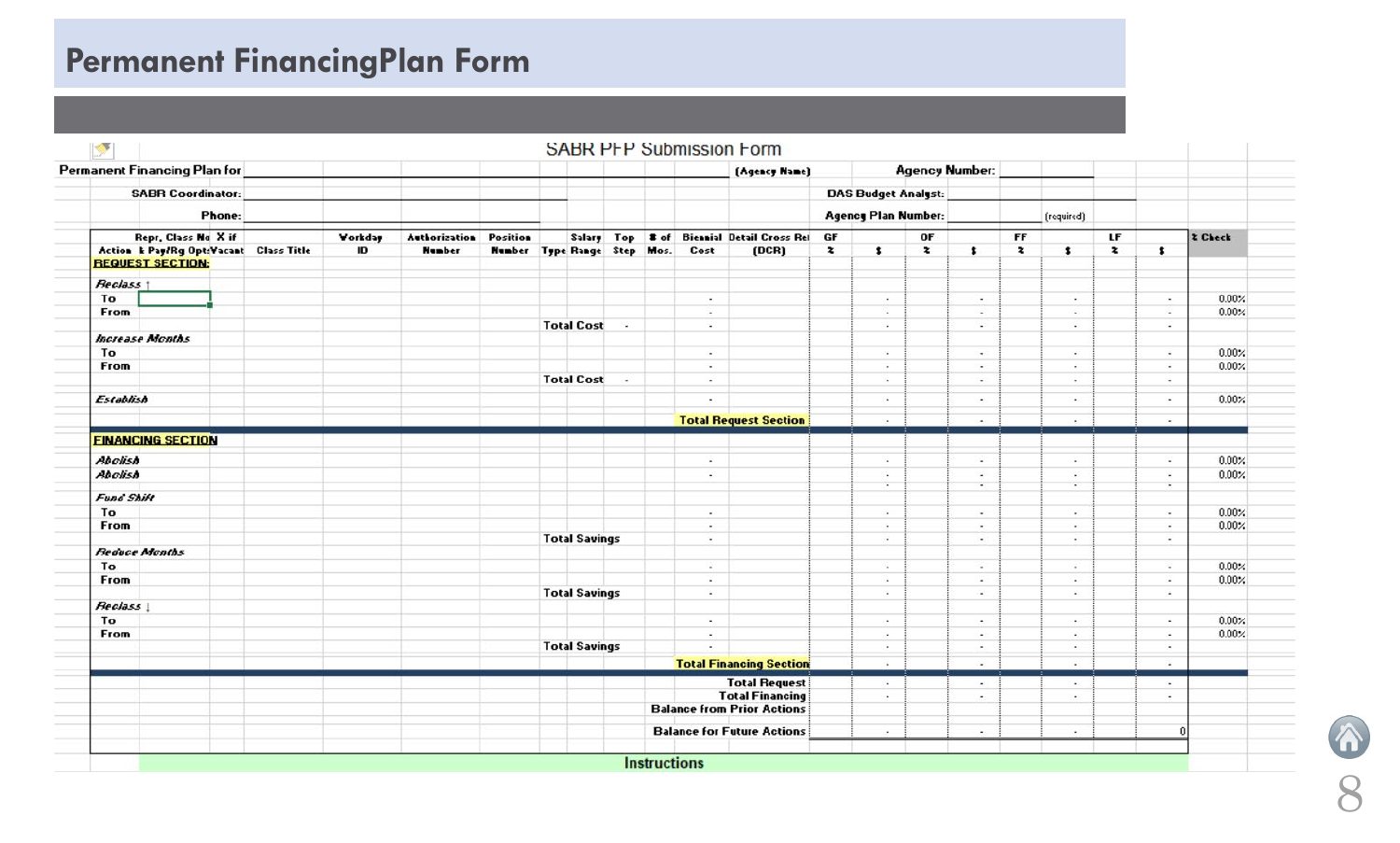### <span id="page-8-0"></span>**Supporting Documentation**

- The following items are required for reclassifications, establishments and abolishments only:
	- **Position Classification Reviews which are typically prepared by an agency HR unit.**
	- DAS CHRO Classification & Compensation Unit's authorization/review memo. CHRO must review and approve request and financing actions and return a memo to the agency stating their approval. Every State agency, board and commission is assigned a specific CHRO Analyst. Contact DAS CHRO if you are not sure who has your agency as an assignment.
- $\Box$  The following items are required for all PFP submissions:
	- An organization chart of the unit(s) for all positions included on the PFP form
	- A cover memo that specifies the following:
		- $\triangleright$  Problem Definition (what has changed since the Legislatively Adopted Budget was approved?)
		- $\triangleright$  Alternatives considered, such as reducing duties, working out of class, etc.
		- $\triangleright$  Proposed solution
		- $\triangleright$  Expected outcomes
		- $\triangleright$  How does this action fit with the agency's long-range, strategic staffing plan
		- $\triangleright$  Are the positions proposed for demotion, elimination/abolishment, or reduction in months, vacant? (please provide explanation)
		- $\triangleright$  What will the agency do if the permanent finance plan is not approved, such as apply work out of class differentials.

9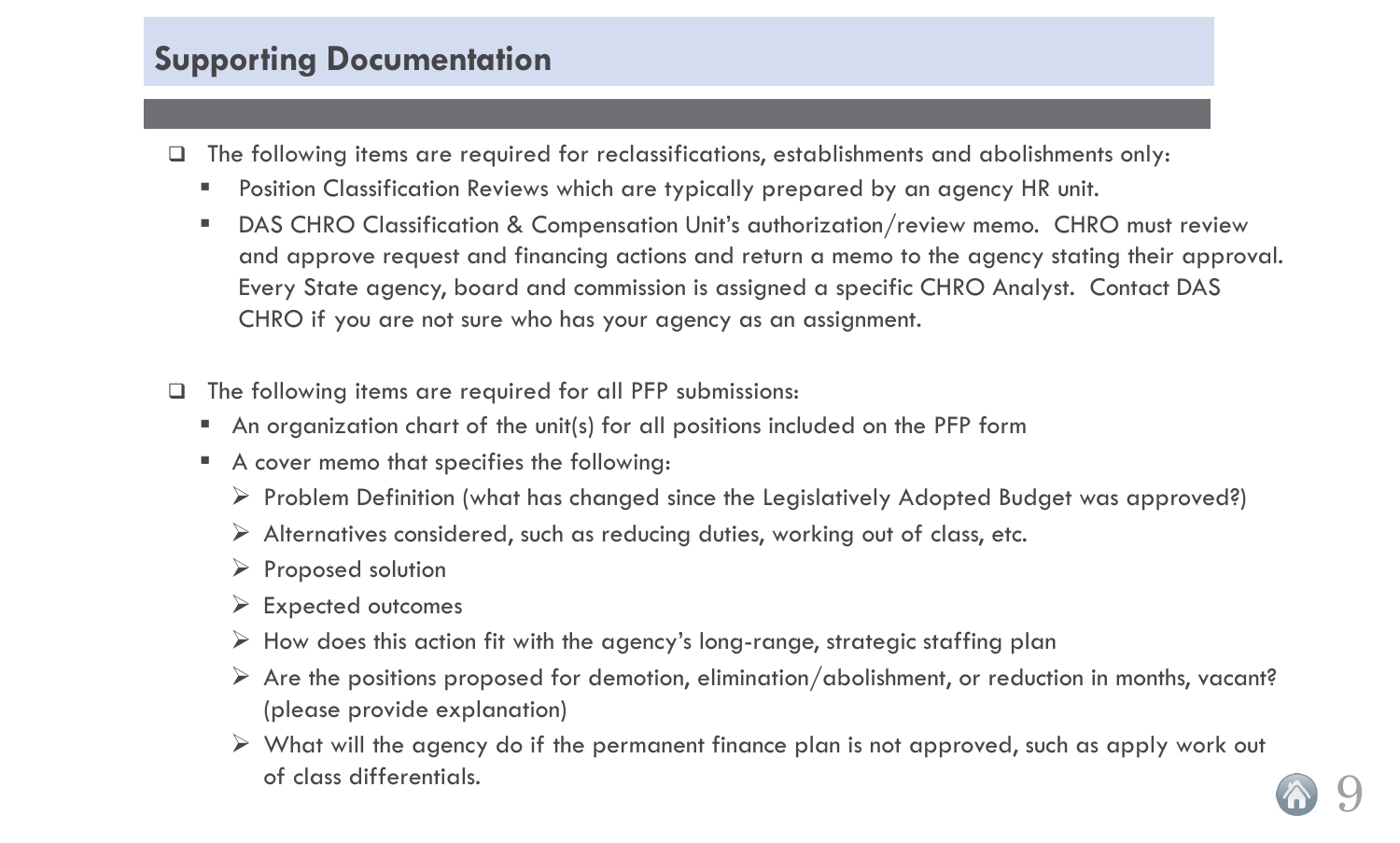#### <span id="page-9-0"></span>**Submission of Plan Packets**

- $\Box$  Once all the required materials have been completed and gathered, the plan packet should be sent to SABRS at [ORBITS.Help@oregon.gov](mailto:ORBITS.Help@oregon.gov), your agency CFO Analyst, your agency LFO Analyst.
- $\Box$  Wherever possible combining all the materials into one file such as one PDF is definitely preferred but recognized this is not always possible.
- $\Box$  In instances where all the materials exceed e-mail size limits they can be sent to SABRS on CD, DVD or a USB flash drive.
- $\Box$  When the plan materials are received by SABRS they are printed out and initially reviewed within the unit for accuracy.
	- SABRS then forwards the hard copy of the plans to your CFO Analyst for their review/approval.
	- If approved the CFO Analyst forwards the materials to the Deputy CFO for their review/approval.
	- If a plan is approved it is finally routed back to SABRS for keying into ORPICS
- $\Box$  The process can take anywhere from a couple weeks to months depending on the timeframe in the budget cycle it is submitted. Plans submitted during preparation of the Governor's Budget starting in September of even numbered years will experience the longest delays due to the Governor's Budget prep being the top priority of the DAS Chief Financial Office to be completed by December 1st.

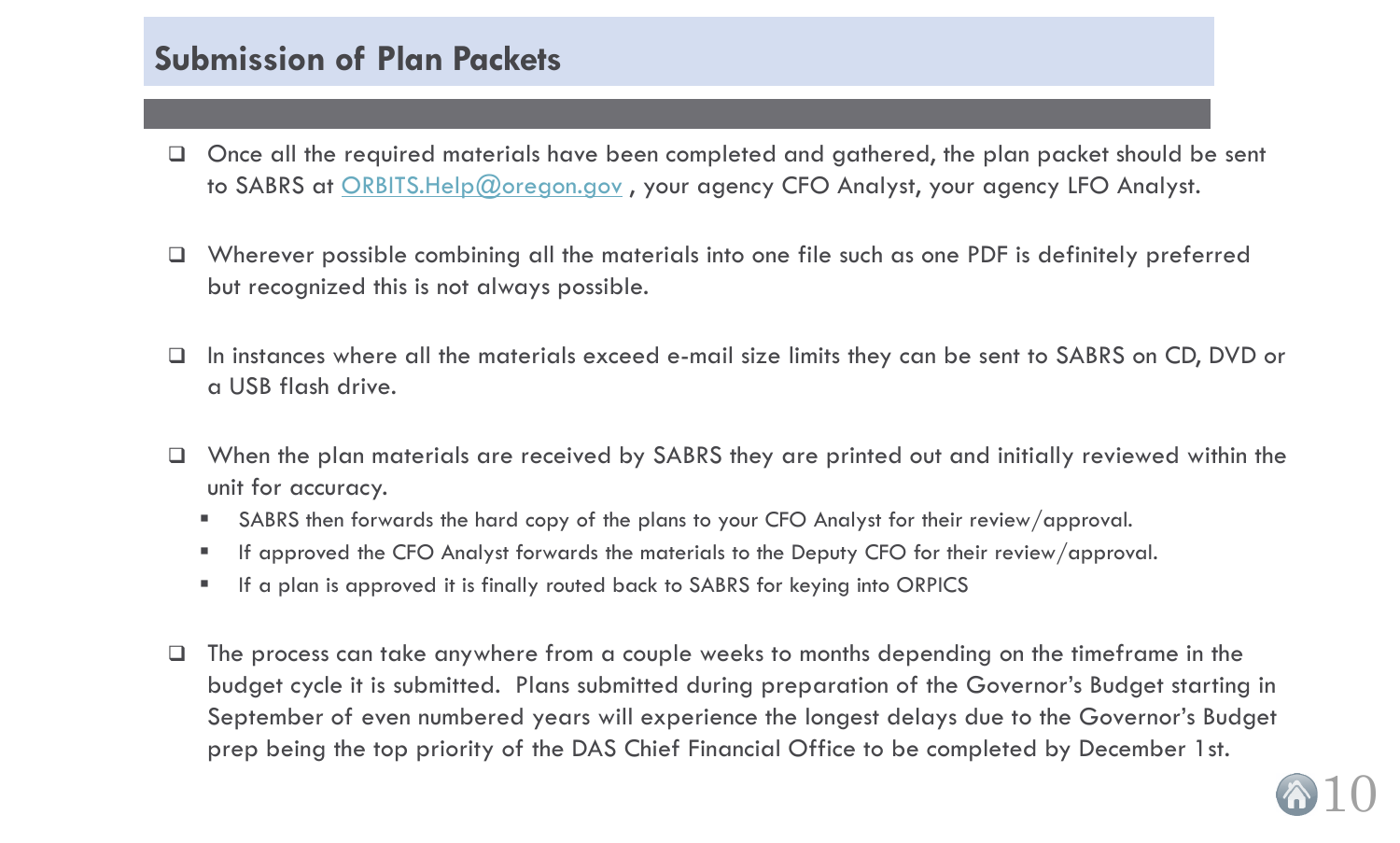### **Submission of Plan Packets**

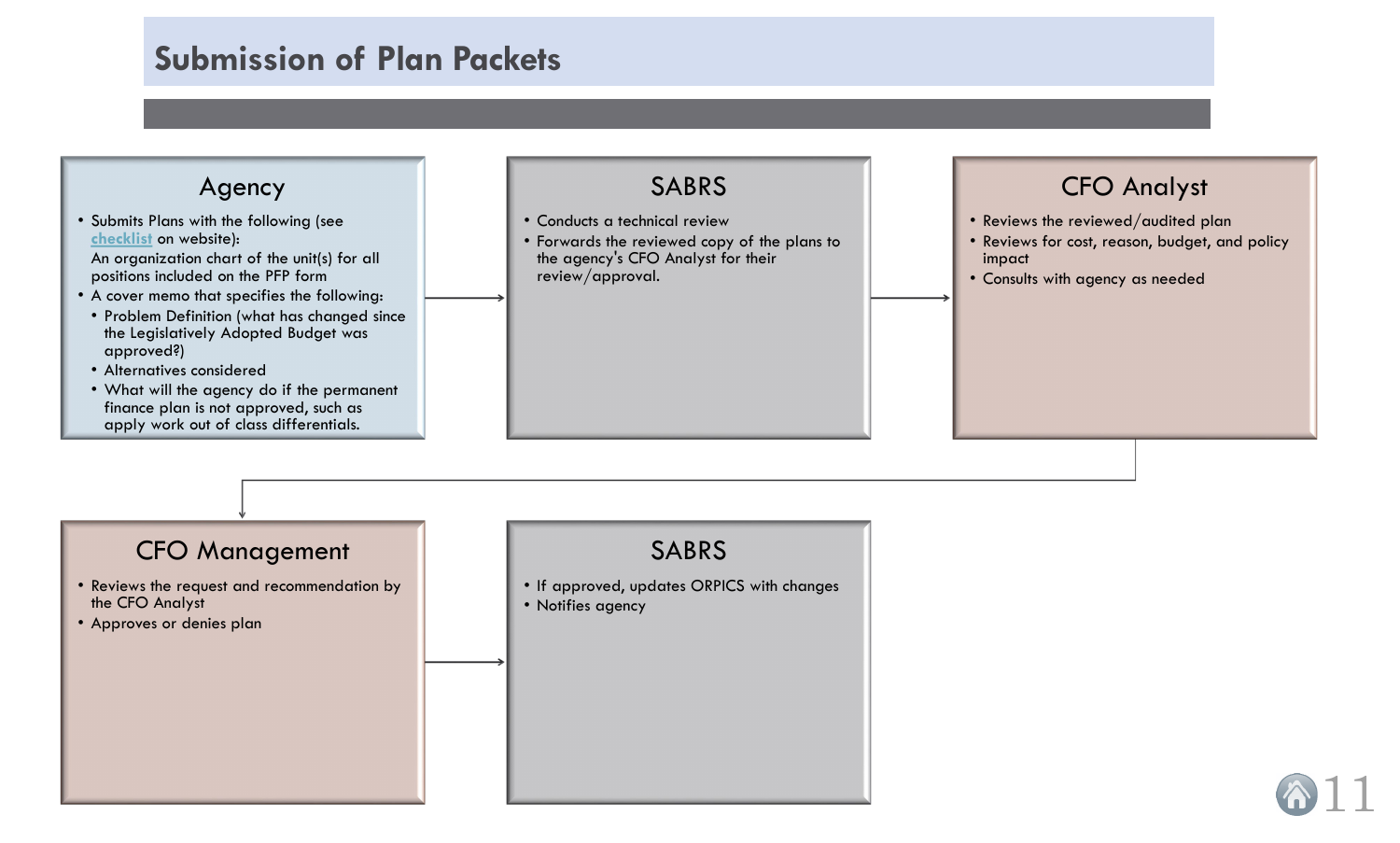#### <span id="page-11-0"></span>**Limited Duration Plans**

- Requests to establish Limited Duration positions are accepted during the Budget Execution timeframe. Limited Duration requests follow the same rules as PFP's in regard to supporting documentation required. They are also reviewed in the same manner as PFP's.
- The main difference between Limited Duration plans and PFP's is a Limited Duration plan must specify how the position(s) will be financed in the "Notes" section of the plan form (a sample of the form is provided on slide 10 ). As an example, a statement such as "*The position will be financed through savings realized in the S&S category of Professional Services.*"

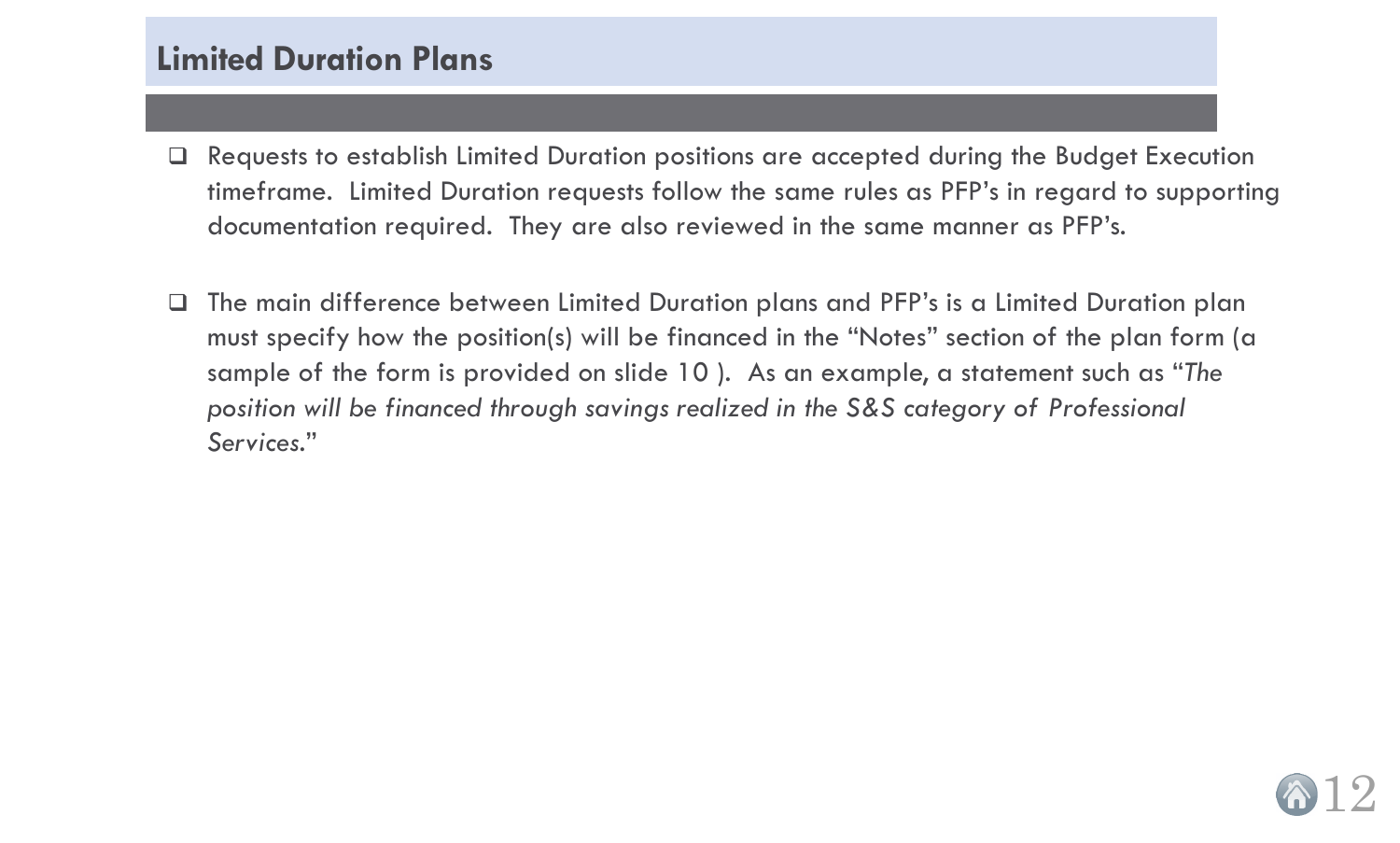# **Limited Duration Plan Form**

|                        | <b>Limited Duration Financing Plan for:</b> |                         |                   |                                  |                 |        |                      |      |                     | <b>Agency Number:</b> |   |                               |      |                 |   |                                                                                                                                                                                                                                                                                                                                                                             |   |               |
|------------------------|---------------------------------------------|-------------------------|-------------------|----------------------------------|-----------------|--------|----------------------|------|---------------------|-----------------------|---|-------------------------------|------|-----------------|---|-----------------------------------------------------------------------------------------------------------------------------------------------------------------------------------------------------------------------------------------------------------------------------------------------------------------------------------------------------------------------------|---|---------------|
|                        |                                             |                         |                   | (Agency Name)                    |                 |        |                      |      |                     |                       |   |                               |      |                 |   |                                                                                                                                                                                                                                                                                                                                                                             |   |               |
|                        |                                             |                         |                   |                                  |                 |        |                      |      |                     |                       |   |                               |      |                 |   |                                                                                                                                                                                                                                                                                                                                                                             |   |               |
|                        |                                             |                         |                   |                                  |                 |        |                      |      |                     |                       |   |                               |      |                 |   |                                                                                                                                                                                                                                                                                                                                                                             |   |               |
| <b>Contact Person:</b> |                                             |                         |                   |                                  |                 |        |                      |      |                     |                       |   | <b>DAS Budget Analyst:</b>    |      |                 |   |                                                                                                                                                                                                                                                                                                                                                                             |   |               |
| <b>Phone:</b>          |                                             |                         |                   |                                  |                 |        |                      |      |                     |                       |   | <b>Agency Control Number:</b> |      |                 |   |                                                                                                                                                                                                                                                                                                                                                                             |   |               |
|                        | Repr, Class No.                             |                         |                   |                                  | <b>Position</b> | Salary | <b>Step</b>          | # of | <b>Biennial</b>     | <b>Detail Cross</b>   |   | GF                            |      | OF              |   | FF.                                                                                                                                                                                                                                                                                                                                                                         |   | LF            |
| <b>Action</b>          | & Pay/Rg Options                            | <b>Class Title</b>      | <b>Workday ID</b> | Authorization Number Number Type |                 | Range  | <b>Amount</b> Months |      | Cost                | Reference             | % | <b>S</b>                      | $\%$ | <b>S</b>        | % | <b>S</b>                                                                                                                                                                                                                                                                                                                                                                    | % | <b>S</b>      |
|                        |                                             |                         |                   |                                  |                 |        |                      |      | $\sim$              |                       |   | $\sim$                        |      | $\sim$          |   | $\sim$                                                                                                                                                                                                                                                                                                                                                                      |   |               |
|                        |                                             |                         |                   |                                  |                 |        |                      |      |                     |                       |   |                               |      |                 |   |                                                                                                                                                                                                                                                                                                                                                                             |   |               |
| ** Phase In Date       |                                             | <b>Phase Out Date**</b> |                   |                                  |                 |        |                      |      |                     |                       |   |                               |      |                 |   |                                                                                                                                                                                                                                                                                                                                                                             |   |               |
|                        |                                             |                         |                   |                                  |                 |        |                      |      |                     |                       |   |                               |      |                 |   |                                                                                                                                                                                                                                                                                                                                                                             |   |               |
|                        |                                             |                         |                   |                                  |                 |        |                      |      | $\sim$              |                       |   | $\sim$                        |      | $\sim$          |   | ÷.                                                                                                                                                                                                                                                                                                                                                                          |   |               |
| ** Phase In Date       |                                             | <b>Phase Out Date**</b> |                   |                                  |                 |        |                      |      |                     |                       |   |                               |      |                 |   |                                                                                                                                                                                                                                                                                                                                                                             |   |               |
|                        |                                             |                         |                   |                                  |                 |        |                      |      |                     | <b>Total Request</b>  |   |                               |      |                 |   |                                                                                                                                                                                                                                                                                                                                                                             |   |               |
|                        |                                             |                         |                   |                                  |                 |        |                      |      |                     |                       |   |                               |      |                 |   |                                                                                                                                                                                                                                                                                                                                                                             |   |               |
|                        |                                             |                         |                   |                                  |                 |        |                      |      |                     |                       |   |                               |      |                 |   |                                                                                                                                                                                                                                                                                                                                                                             |   |               |
| <b>Notes</b>           |                                             |                         |                   |                                  |                 |        |                      |      |                     |                       |   |                               |      |                 |   |                                                                                                                                                                                                                                                                                                                                                                             |   |               |
|                        |                                             |                         |                   |                                  |                 |        |                      |      |                     |                       |   |                               |      |                 |   |                                                                                                                                                                                                                                                                                                                                                                             |   |               |
|                        |                                             |                         |                   |                                  |                 |        |                      |      |                     |                       |   |                               |      |                 |   |                                                                                                                                                                                                                                                                                                                                                                             |   |               |
|                        |                                             |                         |                   |                                  |                 |        |                      |      |                     |                       |   |                               |      |                 |   |                                                                                                                                                                                                                                                                                                                                                                             |   |               |
|                        |                                             |                         |                   |                                  |                 |        |                      |      |                     |                       |   |                               |      |                 |   |                                                                                                                                                                                                                                                                                                                                                                             |   |               |
|                        |                                             |                         |                   |                                  |                 |        |                      |      | $\vert \cdot \vert$ |                       |   |                               |      |                 |   |                                                                                                                                                                                                                                                                                                                                                                             |   | $\rightarrow$ |
| eady                   |                                             |                         |                   |                                  |                 |        |                      |      |                     |                       |   |                               |      | $\boxplus$<br>圓 |   | $\begin{picture}(10,10) \put(0,0){\vector(1,0){10}} \put(15,0){\vector(1,0){10}} \put(15,0){\vector(1,0){10}} \put(15,0){\vector(1,0){10}} \put(15,0){\vector(1,0){10}} \put(15,0){\vector(1,0){10}} \put(15,0){\vector(1,0){10}} \put(15,0){\vector(1,0){10}} \put(15,0){\vector(1,0){10}} \put(15,0){\vector(1,0){10}} \put(15,0){\vector(1,0){10}} \put(15,0){\vector(1$ |   | $+ 809$       |